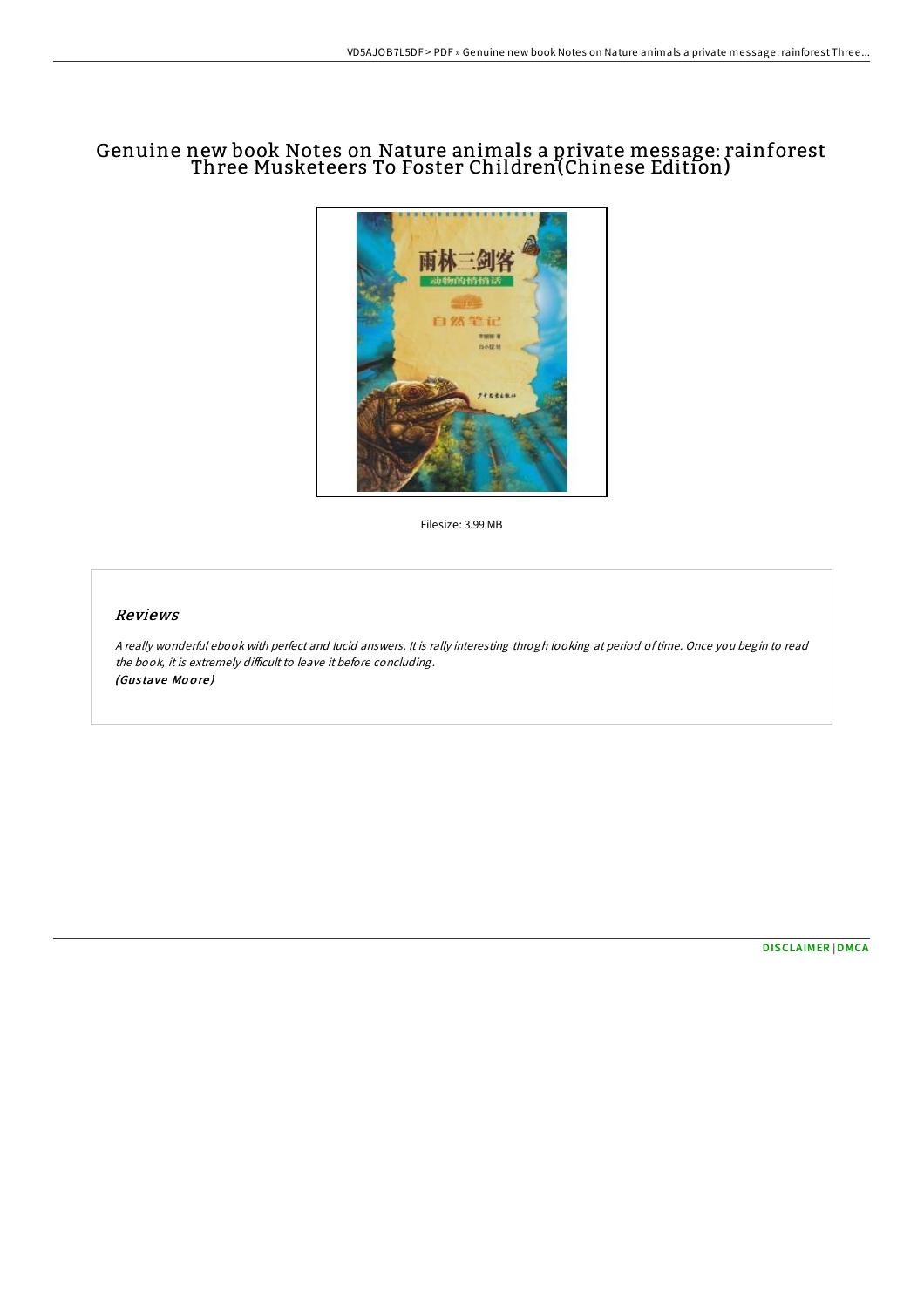## GENUINE NEW BOOK NOTES ON NATURE ANIMALS A PRIVATE MESSAGE: RAINFOREST THREE MUSKETEERS TO FOSTER CHILDREN(CHINESE EDITION)



paperback. Book Condition: New. Ship out in 2 business day, And Fast shipping, Free Tracking number will be provided after the shipment.Paperback. Pub Date :2012-10-01 Pages: 81 Publisher: Children's Publishing House Welcome Our service and quality to your satisfaction. please tell your friends around. thank you for your support and look forward to your service QQ: 11.408.523.441 We sold the books are not tax price. For invoices extra to eight percent of the total amount of the tax point. Please note in advance. After payment. within 48 hours of delivery to you. Do not frequent reminders. if not the recipient. please be careful next single. OUR default distribution for Shentong through EMS. For other courier please follow customer instructions. The restaurant does not the post office to hang brush. please understand. Using line payment. must be in time for the payment to contact us. Stock quantity is not allowed. Specific contact customer service. 6. Restaurant on Saturday and Sunday. holidays. only orders not shipped. The specific matters Contact Customer Service. . Basic Information Title: Notes on Nature Animal whispering: rainforest Three Musketeers Original Price: 18.00 yuan price: 14.40 yuan. 3.60 yuan discount savings for you: 80% off Author: Shan-Shan Li Publisher: Children's Publishing House published date: 2012 ISBN: 9787532491674 Words: October 1st Page: 81 Edition: 1st Edition Binding: Paperback: Weight: 259 g Editor's Choice a private message Have you heard of the animal? I listen! Do not believe me? Read Shan-Shan Li. Notes on Nature Animal whisper rainforest Three Musketeers . A variety of wildlife. nature discoloration the same heart chameleon. wearing a handkerchief the hedgehog. queen of the wolf family Fox . will their little secret to tell you some stories also particularly funny. However. do not laugh too crazy. otherwise. even a cheeky hippopotamus will blush. Shan-Shan Li....

Read Genuine new book Notes on Nature animals a private message: rainforest Three Musketeers To Foster Child[ren\(Chine](http://almighty24.tech/genuine-new-book-notes-on-nature-animals-a-priva-1.html)se Edition) Online

 $\blacksquare$  Download PDF Genuine new book Notes on Nature animals a private message: rainforest Three Musketeers To Foster Child[ren\(Chine](http://almighty24.tech/genuine-new-book-notes-on-nature-animals-a-priva-1.html)se Edition)